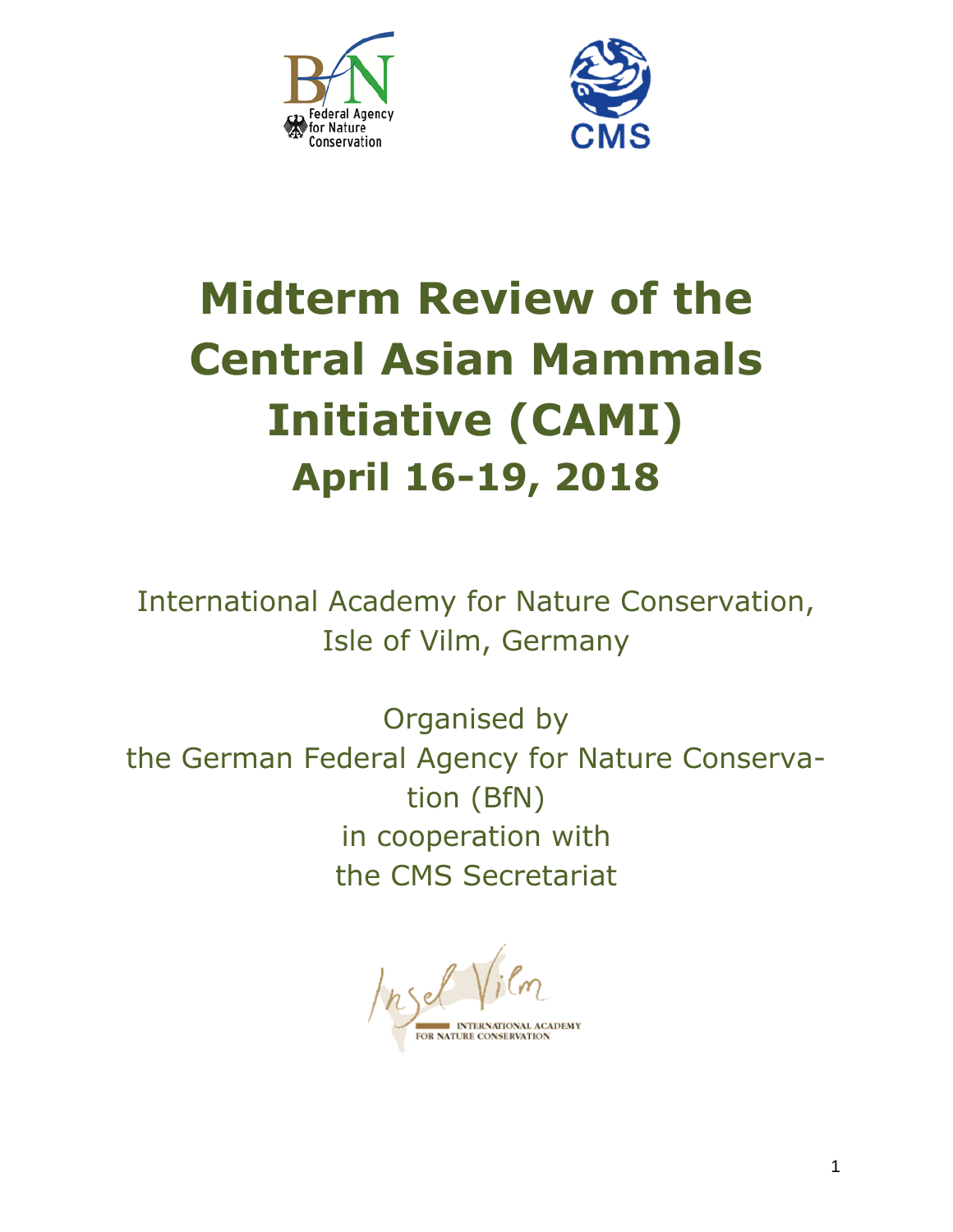### **Rationale / Objective**

The Central Asian Mammals Initiative (CAMI) (Resolution 11.24) and its associated Programme of Work (POW) were adopted by CMS Parties at the Eleventh Meeting of the Conference of the Parties (COP11) in Quito, Ecuador (4-9 November 2014). As recommended in the Programme of Work (POW), which runs until 2020, there is a need to conduct intersessional meetings for CAMI Members every 2.5 years (Activity 4.1.5) to review implementation and discuss the way forward.

The main objective of this meeting is therefore to review implementation of activities agreed in the POW, discuss challenges, future needs as well as priorities until 2020. These will include both steps to enhance conservation action on CAMI species on the ground as well as procedural issues within CAMI such as reporting, monitoring and preparation for CMS COP13 in 2020. The workshop will also include a session to discuss ways to foster national implementation of CMS and CAMI with Government representatives and will initiate a review of the CAMI species conservation status, involving species focal points (SFPs) and other attending experts.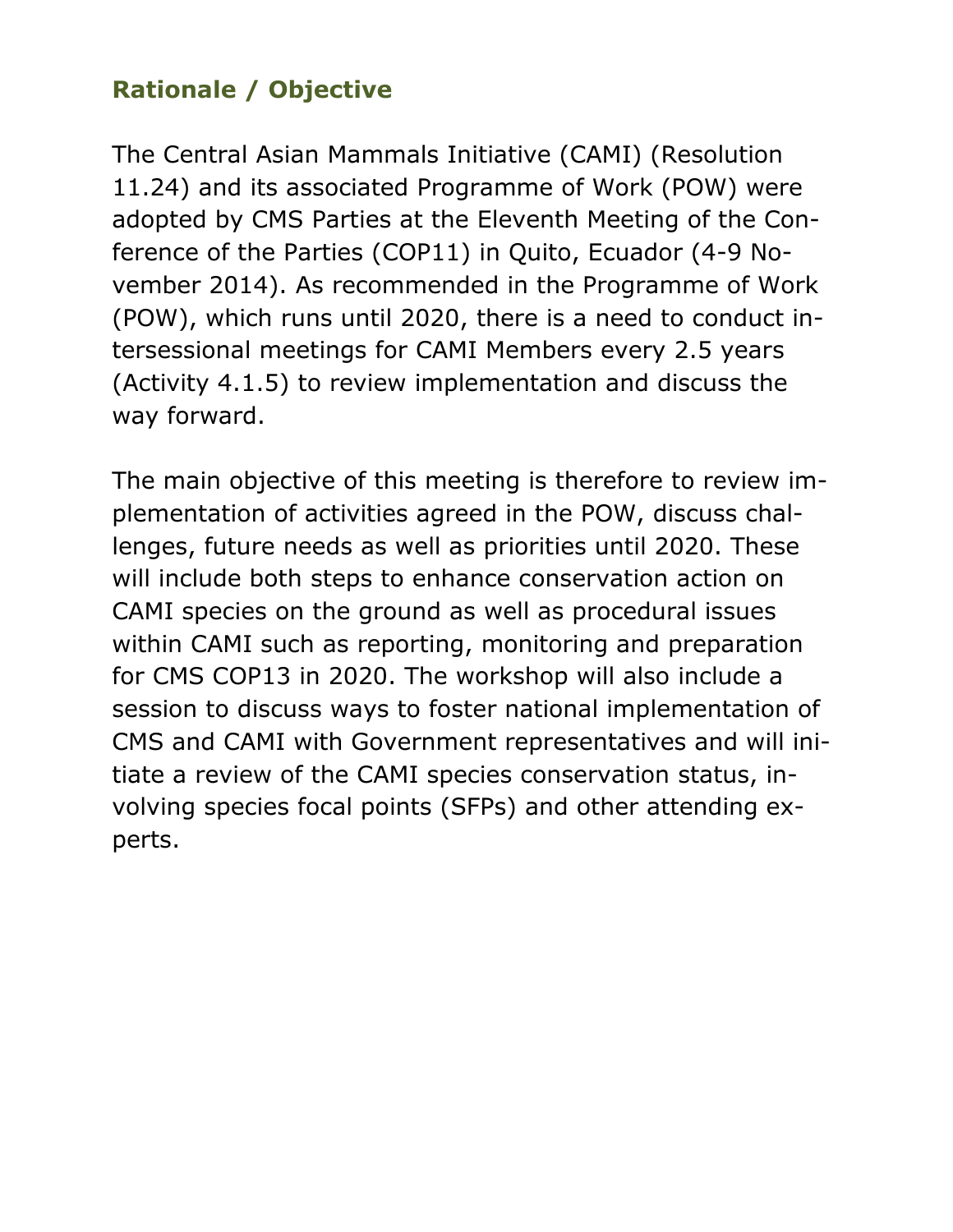#### **Expected outcomes and outputs**

- 1. Review of implementation of activities from the POW, agree on priorities for implementation until 2020;
- 2. Discussion of possibilities to monitor implementation of the POW (e.g. modes of reporting for SFPs and Governments), modes of communication, support needed from Secretariat;
- 3. Agreement on steps to prepare for COP13 (e.g. update of the POW, amending existing or submitting new Resolutions/Decisions, species listing on CMS Appendices);
- 4. Input to the CITES 70<sup>th</sup> Standing Committee meeting (1-5 October 2018, Sochi, Russian Federation);
- 5. Update of species/landscape conservation status (based on information summarized by CMS and feedback from SFPs), output to be finalized after the Workshop.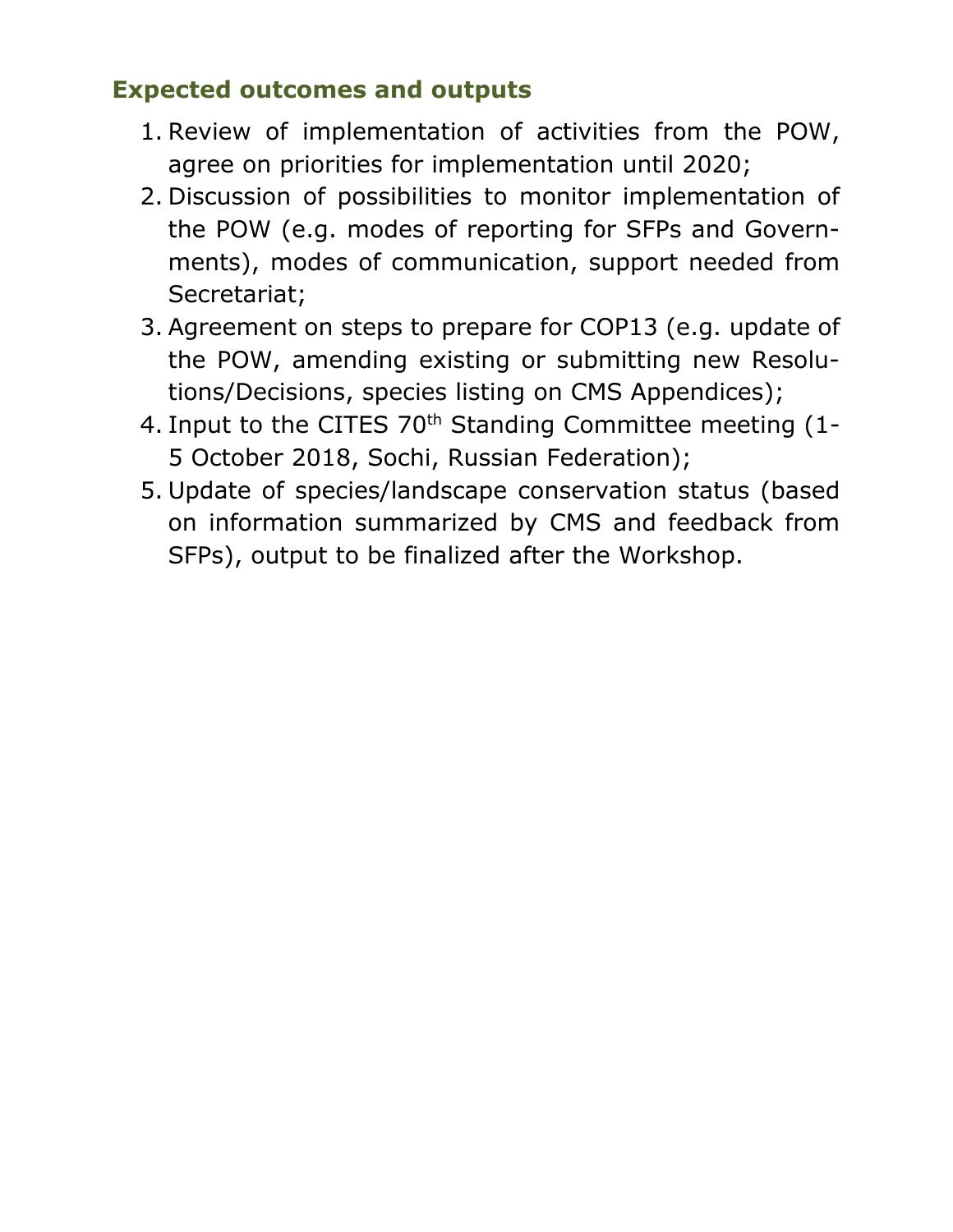# **Agenda**

## **Monday, April 16**

| Time              | <b>Activity</b>                                |
|-------------------|------------------------------------------------|
| $6:10 \text{ pm}$ | Ferry to Vilm, registration                    |
| 6:30 pm           | <i>Dinner</i>                                  |
| $8:00 \text{ pm}$ | <b>Session1. Opening and welcoming remarks</b> |

### **Tuesday, April 17**

| Time               | <b>Activity</b>                                                                   |
|--------------------|-----------------------------------------------------------------------------------|
| $7:30$ am          | <b>Breakfast</b>                                                                  |
| $8:30$ am          | <b>Session 2. Workshop aims and structure</b><br>David Mallon                     |
| $09:00$ am         | Session 3. Review of CAMI POW implementa-<br>tion since 2014                      |
|                    | 3.1 Report of the Secretariat on its activities since<br>2014                     |
| $09:20 \text{ am}$ | 3.2 Statements from Range States                                                  |
| 11:00 am           | Coffee break                                                                      |
| $11:30$ am         | 3.3 Fence removal along the trans-Mongolian rail-<br>way<br>Lkhagvasuren Badamjav |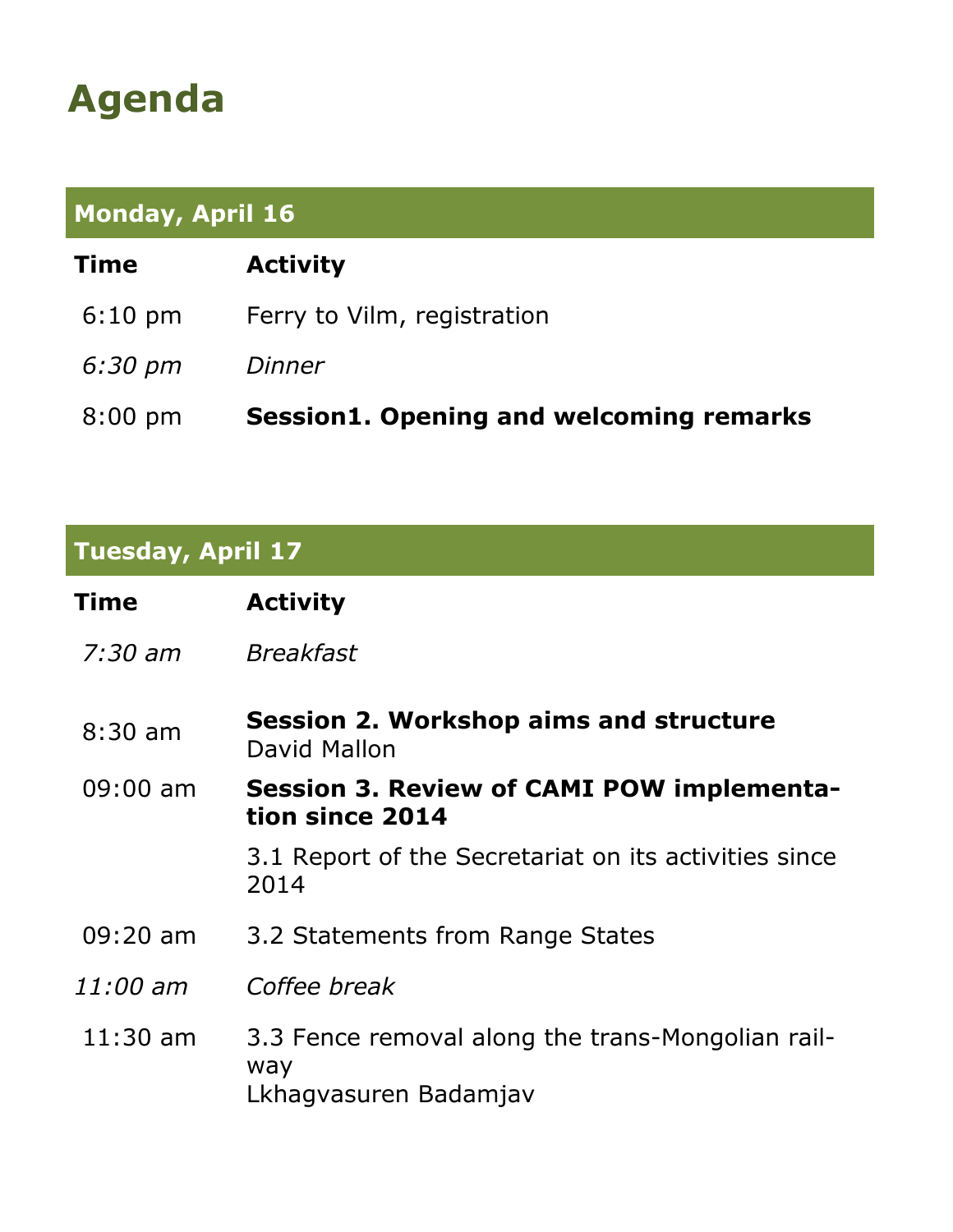| $11:50$ am | 3.4 Modification of the border fence between Ka- |
|------------|--------------------------------------------------|
|            | zakhstan and Uzbekistan to reduce impacts on     |
|            | Saiga migrations "Saiga crossing options"        |
|            | Askar Abdrakhmanov (tbc)                         |

12:10 pm 3.5 Central Asian Mammal Migration and Infrastructure Atlas

*Aili Kang*

- *12:30 pm Lunch break*
- 14:00 pm **Session 4. Objective 1 of the CAMI Programme of Work**
- 14:15 pm **Session 5. Objective 1 of the CAMI Programme of Work working groups**

Round 1: Objective 1 working groups

Obj. 1.1. Illegal hunting and trade

Obj. 1.2. Overgrazing and livestock competition

Obj. 1.3. Industry and infrastructure development/barriers to movement

*Floating coffee break*

15:15 pm Round 2: Objective 1 working groups

Obj. 1.4. Good governance of natural resource management/policy and legislation and Transboundary cooperation

Obj. 1.5. Human needs/community engagement in conservation

Obj. 1.6. Scientific knowledge

17:30 pm Report of working groups and finalization of Objective 1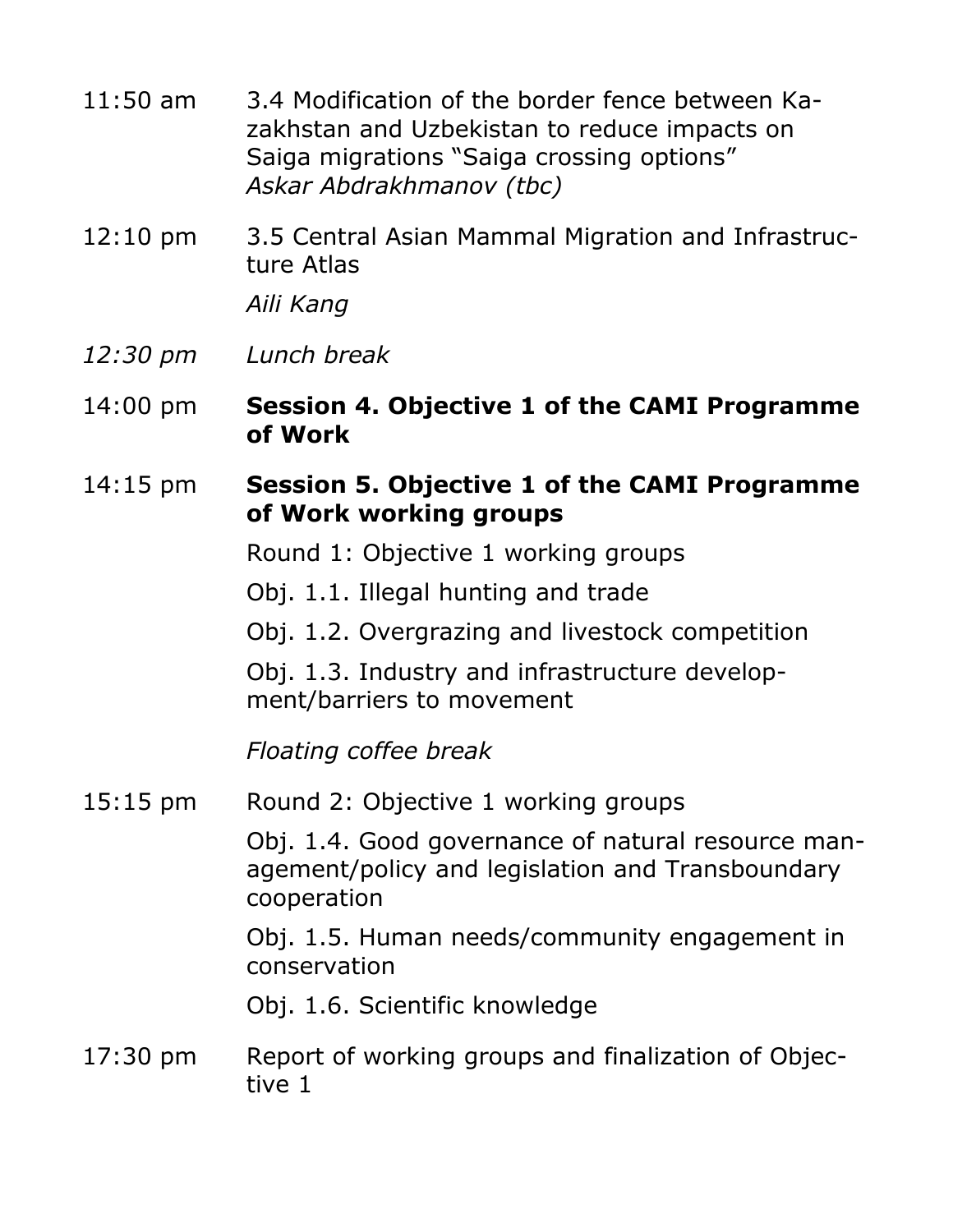18:30 pm *Dinner*

20:00 *Social get-together*

| <b>Wednesday, April 18</b> |                                                                                                                                                                                                                                                                                                                                                                                            |  |
|----------------------------|--------------------------------------------------------------------------------------------------------------------------------------------------------------------------------------------------------------------------------------------------------------------------------------------------------------------------------------------------------------------------------------------|--|
| <b>Time</b>                | <b>Activity</b>                                                                                                                                                                                                                                                                                                                                                                            |  |
| 7:30 am                    | <b>Breakfast</b>                                                                                                                                                                                                                                                                                                                                                                           |  |
| $8:30 \text{ am}$          | <b>Session 6. Objective 2 of the CAMI Programme</b><br>of Work                                                                                                                                                                                                                                                                                                                             |  |
| $8:45$ am                  | <b>Session 6. Objective 2 of the CAMI Programme</b><br>of Work working groups<br>Round 1: Objective 2 working groups:<br>Obj. 2.1. Snow leopard and argali, mountain eco-<br>systems - group to continue also in the second<br>round of working groups<br>Obj. 2.2. Gobi Desert- Eastern Steppes ecosystems<br>Obj. 2.3. South-West region: Chinkara, Goitered<br>gazelle, Asiatic Cheetah |  |
|                            | Obj. 2.4. Qinghai-Tibetan Plateau<br>Floating coffee break                                                                                                                                                                                                                                                                                                                                 |  |
| $10:45$ am                 | Round 2: Objective 2 Working Groups<br>Obj. 2.1. Snow leopard and argali, mountain eco-<br>systems<br>Obj. 2.3. Equid group -Przewalski's horse and Wild<br>ass,<br>Obj. 2.3. Saiga, Saiga MOU Medium Term Interna-<br>tional Work Programme (MTIWP), feedback on<br>CITES Saiga Decision for CITES Standing Commit-<br>tee                                                                |  |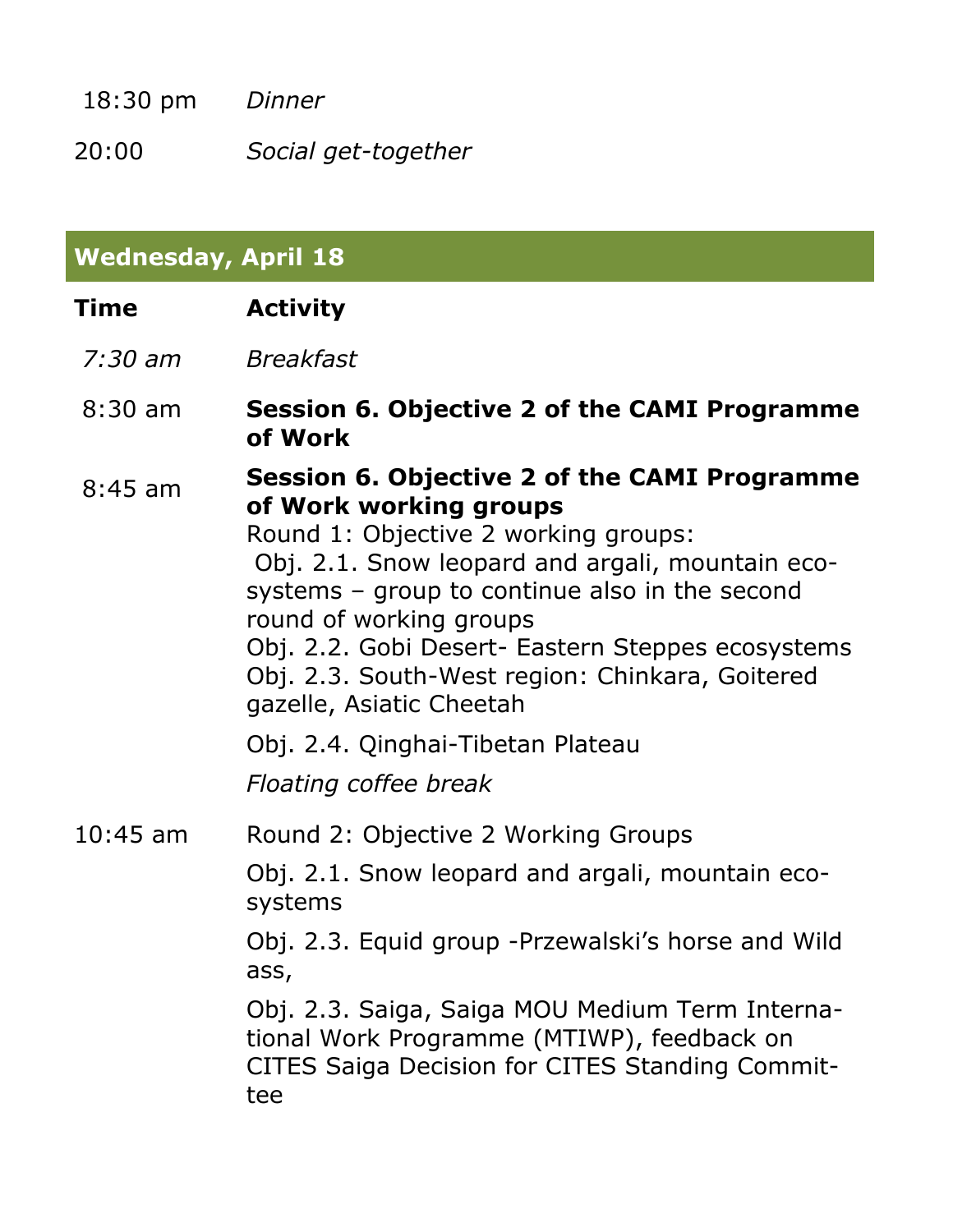Obj. 2.5. Bukhara deer, tugai forest ecosystems

- *12:30 pm Lunch*
- 13:30 pm Guided tour around Vilm island *Andrea Strauss*
- 15:00 pm *Coffee break*
- 15:30 pm **Session 7. Objectives 3 & 4 of the CAMI Programme of Work**
- 15:45 pm **Session 8. Objective 3 & 4 of the CAMI Programme of Work working groups**

Objectives 3 and 4 Working Groups:

Obj. 3.1. Knowledge and Data sharing;

Obj. 4.1. Coordination mechanism for CAMI plus possibility of reporting on CAMI implementation by Range States;

Obj. 4.2. Funding implementation;

Obj. 4.3. Raising awareness;

- 17:30 Reports of working groups on Objectives 3 and 4
- *18:30 pm Dinner*

### **Thursday, April 19**

- *7:30 am Breakfast*
- 8:30 am Recap & objectives for the day